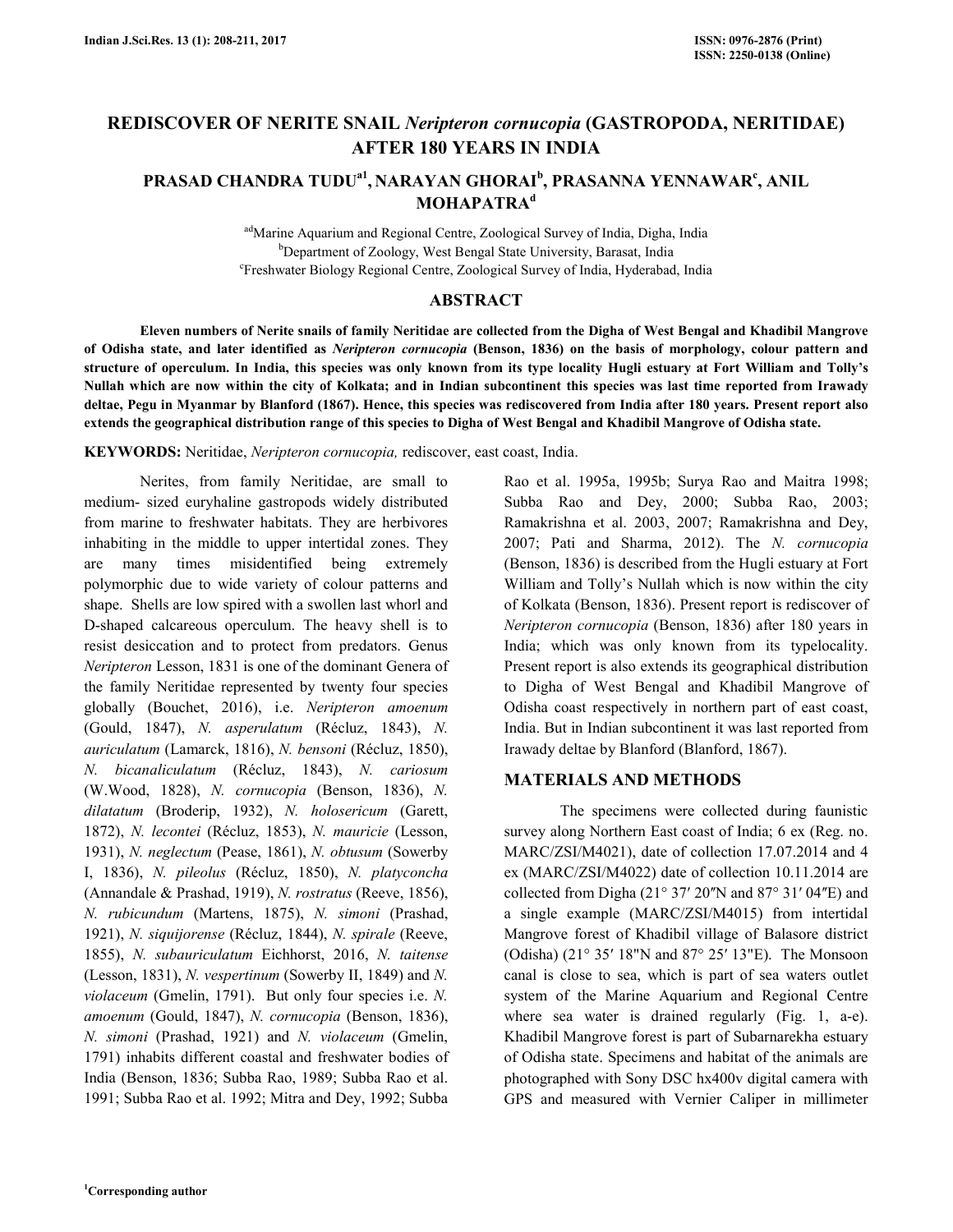scale. Classification follows Bouchet et al. (2005). The specimens are deposited at the museum of Marine Aquarium and Regional Centre, Zoological Survey of India, Digha, West Bengal, India.

### **RESULTS AND DISCUSSION**

Systematic classification

Class: Gastropoda

Subclass: Neritimorpha

Order: Cycloneritimorpha

Super Family: Neritoidea Rafinesque, 1815

Family: Neritidae Rafinesque, 1815

Genus: *Neripteron* Lesson, 1831

*Neripteron cornucopia* (Benson, 1836) (Figure.1.)

Synonyms:

*Neritina cornucopia* Benson 1836, *J.Asia.Soc.Bengal,*  vol-V, p.748.[15]

*Neritina (Dostia) cornucopia* Huang 1997, *J.Zoo.(London),* 241(2), p.343-369.[18]

*Neritina cornucopia* Tan & Clements 2008, *Zoological Studies* 47(4), p.489. fig.3(27,28).[19]





#### **Diagnosis**

 Shell length 13-19.6 mm and width 10-13 mm; depressed shell with rapidly expanding body whorl, nearly symmetrical when viewed from dorsum; spire sunken. Colour dark brown with purplish and greenish spiral bands line pattern often devoid of markings or sometimes tent pattern. Periostracum usually covering dorsum, brown, with algae or silt. Peristome ovate, continuous. Parietal shield and aperture white with

grayish shades or very dark gray throughout. Columellar edge with several teeth throughout aperture, and with livid white in colour and sometimes blackish shades; spire sunken. External shell somewhat shiny, darker brownish or olive colour and barely visible reticulations or lines with lighter spots. Operculum with reddish brown with several growth lines visible on externally and two coastate teeth are more developed. Animal black or dark grayish with black outline in colour.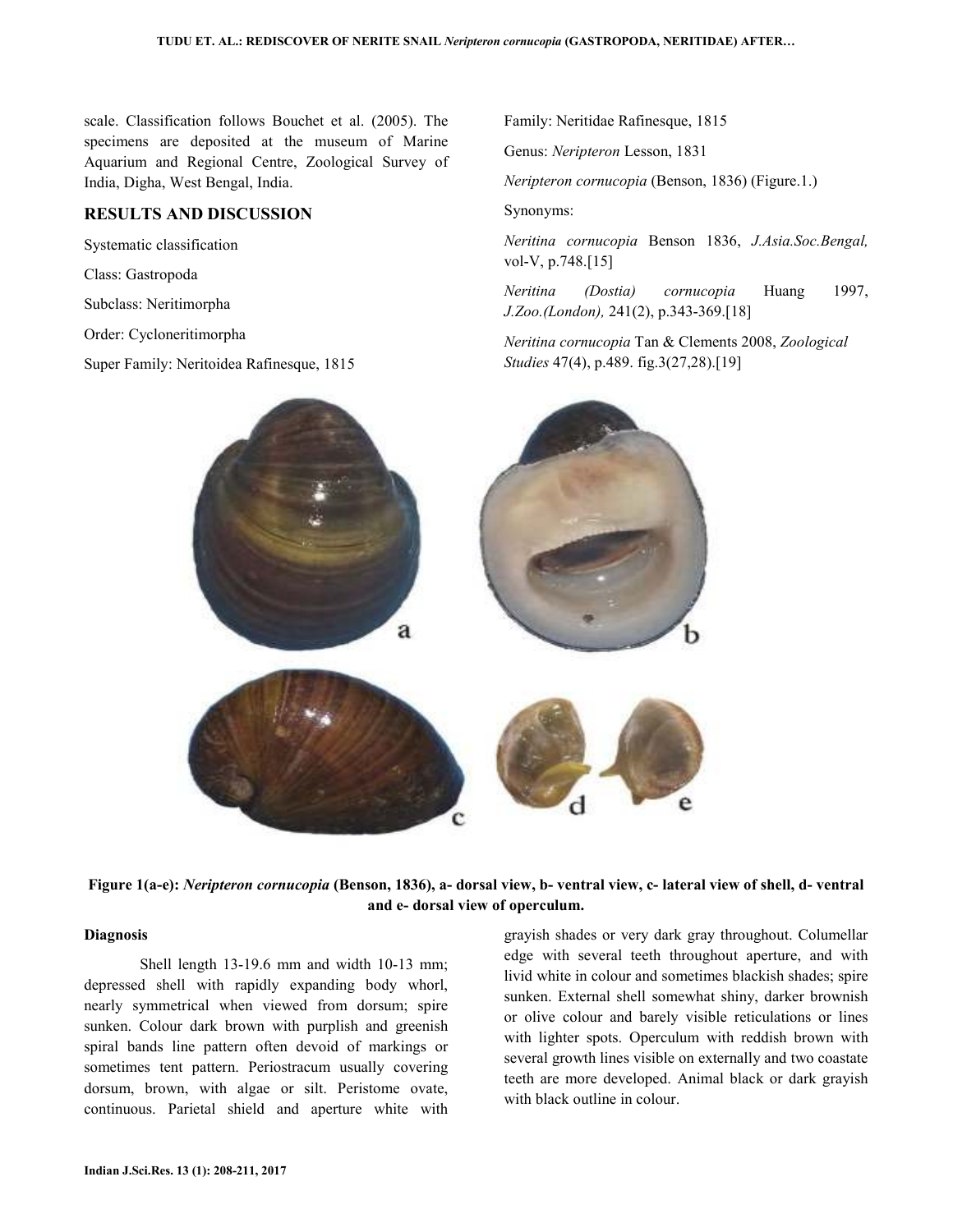### **Distribution**

 The type locality of this species is Hugli River (Fort William) (Benson, 1836), later reported from Irawady deltae, Pegu now in Myanmar (Blabford, 1867) and it is reported from Hong Kong (Huang, 1997) and Singapore (Tan and Clements, 2008). Present report extends the distributional range to Digha of West Bengal and Khadibil mangrove near Subarnarekha estuary of Odisha coast.

This snail is morphologically similar with *N. violaceum* (Gmelin, 1791) but they different in pigmentation patterns i.e. dorsal colour *N. violaceum* is purple, coarse and tent pattern, aperture purple to orange and teeth central only whereas *N. cornucopia* is never purple, finer and tent or lined pattern, aperture white and teeth across the aperture, ventral shell character and radular teeth characters (Huang, 1997). The present report is rediscover of *Neripteron cornucopia* (Benson, 1836) after 180 years, which was last reported from only from its type locality; and present report is from Digha and Khadibil Mangrove of Northern East coast, India which extend the geographical distribution range of this species.

### **CONCLUSION**

 Morphological characters like colour pattern, radular teeth characters, shell structure confirms it as *Neripteron cornucopia* (Benson, 1836) and sufficiently differentiate it from similar species *N. violaceum* (Gmelin, 1791) available in this locality. According to literature available, it is reported from in India from type locality only hence, the present report of this is species rediscover after 180 years.

### **ACKNOWLEDGEMENT**

 Our sincere thanks to the Director, Zoological Survey of India, Kolkata for providing necessary facilities as well as technical support for the study.

### **REFERENCES**

- Benson W.H., 1836. Descriptive catalogue of a collection of land and freshwater shells, chiefly contained in the museum of Asiatic society, part 2- Fluviatile shells, The Journal of Asiatic Society of Bengal, **5**(49-60):741-750.
- Blanford W.T., 1867. Contributions to Indian malacology, No VIII. List of estuary shells collected in the delta of Irawady, in Pegu, with descriptions of

new species, The Journal of Asiatic Society of Bengal, **36**:51-72.

- Bouchet P., 2016. *Neripteron* Lesson, 1831. In: MolluscaBase (2016). World Register of Marine Species.http://www.marinespecies.org/aphia.php ?p=taxdetails&id=818409. Accessed on 20 Sep 2016
- Bouchet P., Frŷda J., Hausdorf B., Ponder W., Valdés A. and Warén A., 2005. Working classification of Gastropoda, In: Bouchet P, Rcroi JP, editor, Classification and Nomenclature of Gastropod families, Malacologia, **47**(1-2):239-284.
- Huang Q., 1997. Morphological, allozymic, and karyotypic distinctions between *Neritina (Dostia) violacea* and *N. (D.) cornucopia*  (Gastropoda: Neritoidea). Journal of Zoology (London) **241**(2):343-369. doi: 10.1111/j.1469- 7998.1997.tb01964.x
- Mitra S.C. and Dey A., 1992. Land and Freshwater molluscs (Part-1), In: Director, Zoological Survey of India, editor. Fauna of West Bengal, Part 9, State Fauna Series 3: ZSI Kolkata: 1-51.
- Pati S.K. and Sharma R.M., 2012. Marine gastropods (Mollusca: Gastropoda), In: Director, Zoological Survey of India, editor. Fauna of Maharastra, State Fauna Series, ZSI Kolkata, **20**(2): 291-302.
- Ramakrishna and Dey A., 2007. Handbook on Indian Freshwater mollusks, Zoological Survey of India.
- Ramakrishna, Dey A., Barua S. and Mukhopadhya A., 2007. Marine mollusc: Polyplacophora and Gastropoda, In: Director, Zoological Survey of India, editor. Fauna of Andhra Pradesh, State Fauna Series, ZSI Kolkata, **5**(7):1-148.
- Ramakrishna, Sarkar J. and Talukdar S., 2003. Marine invertebrates of Digha coast and some recommendations on their conservation Rec zool Surv India, **101**: (3-4):1-23.
- Subba Rao N.V. and Dey A., 2000. Catalogue of Marine Mollusc of Andaman and Nicobar Islands, Rec. zool. Surv.India, Occ. Paper, **187**: 1-323.
- Subba Rao N.V., 1989. Handbook: Freshwater molluscs of India, Zoological Survey of India, Kolkata.